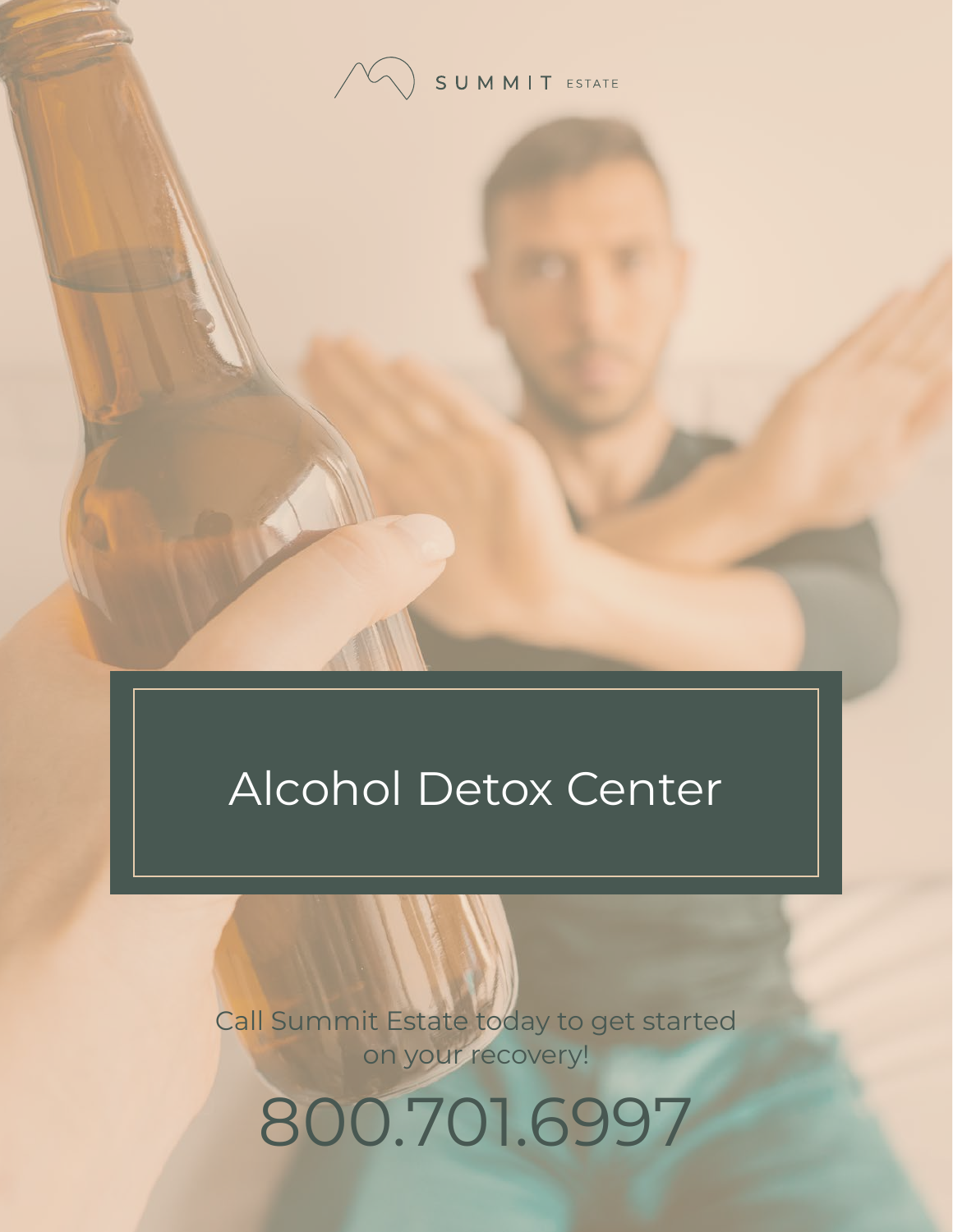SUMMIT ESTATE

### **Contents**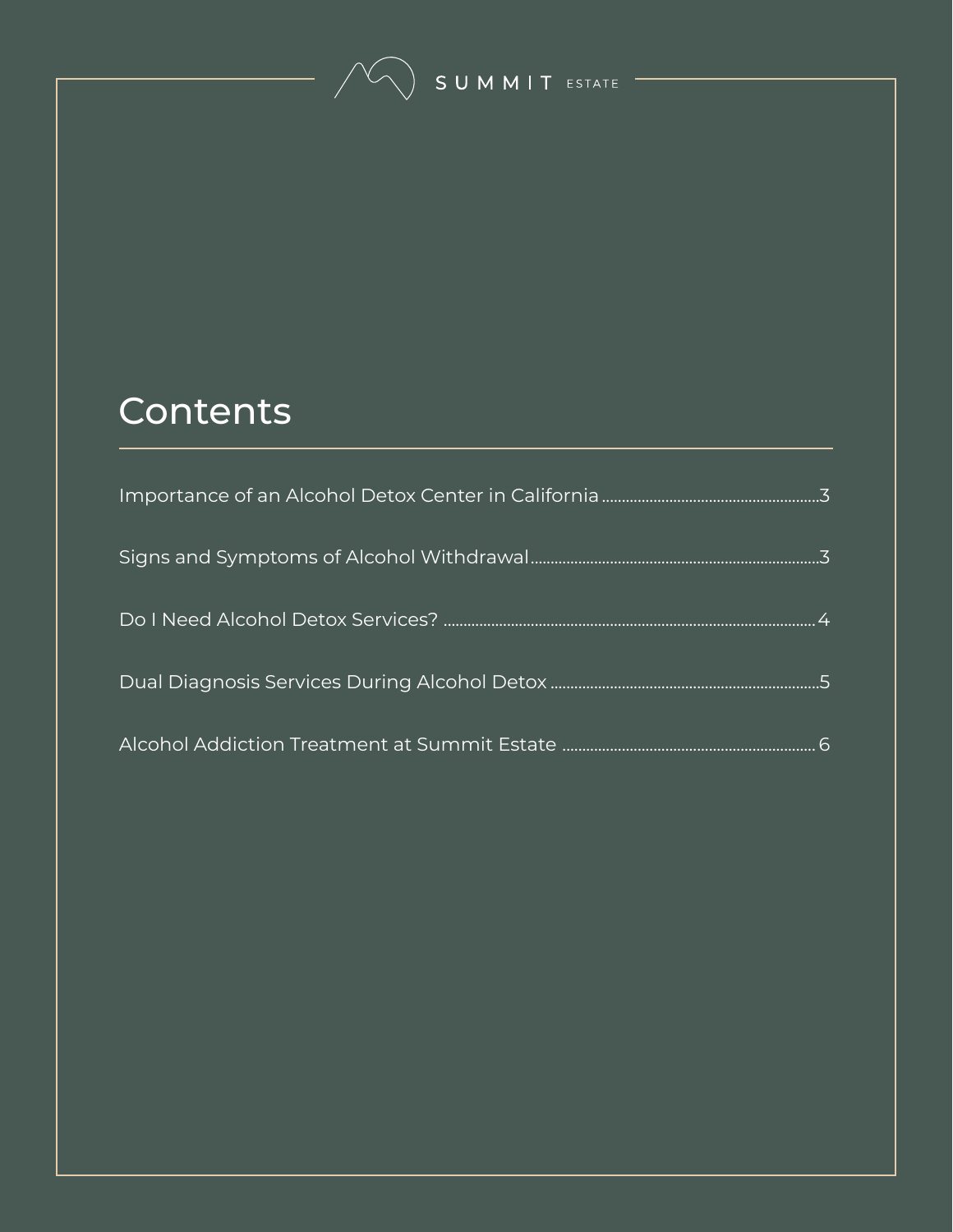<span id="page-2-0"></span>Because alcohol is legal to consume and is so prevalent in society, it's hard to imagine it as dangerous. However, abusing the substance can lead to addiction, and ending your use leads to withdrawal. Unfortunately, detoxing from alcohol on your own can be dangerous. That is why an alcohol detox center in California is essential. Staying under the supervision of [medical professionals](https://www.summitestate.com/about-summit-estate-recovery-center/northern-california-addiction-treatment-staff/) will help to not only keep you comfortable during detox but keep you safe as well. If you need alcohol detox services, reach out to Summit Estate Recovery Center today by calling **800.701.6997.**

# Importance of an Alcohol Detox Center in California

A common misconception surrounding alcohol addiction is that the individual can simply stop drinking. However, if they attempt to do so after struggling with alcoholism, they can leave themselves open to a range of health problems. Because of the effect alcohol has on the brain and body, ending your drinking "cold turkey" can cause your body to experience a variety of withdrawal symptoms. While some of these symptoms seem harmless, others can be quite dangerous. An alcohol detox program in California monitors residents as they begin the detox process. They identify those who require more assistance and



administer medications through a MAT program to keep the individual safe. This reduces the risk to the individual's health and also keeps them comfortable.

One withdrawal symptom specific to alcohol is delirium tremens. These can be life-threatening, and the individual can experience fever, an increase in heart rate, and confusion. Medical staff at an alcohol detox center in California can identify delirium tremens and help to reduce the chance of this serious symptom from taking place. Seizures are also another serious symptom of alcohol withdrawal. These two can become fatal if left untreated. A detox center will know how to prevent seizures from occurring and can keep individuals safe should they occur.

# Signs and Symptoms of Alcohol **Withdrawal**

An individual tends to experience withdrawal symptoms anywhere from six to 12 hours after they take their last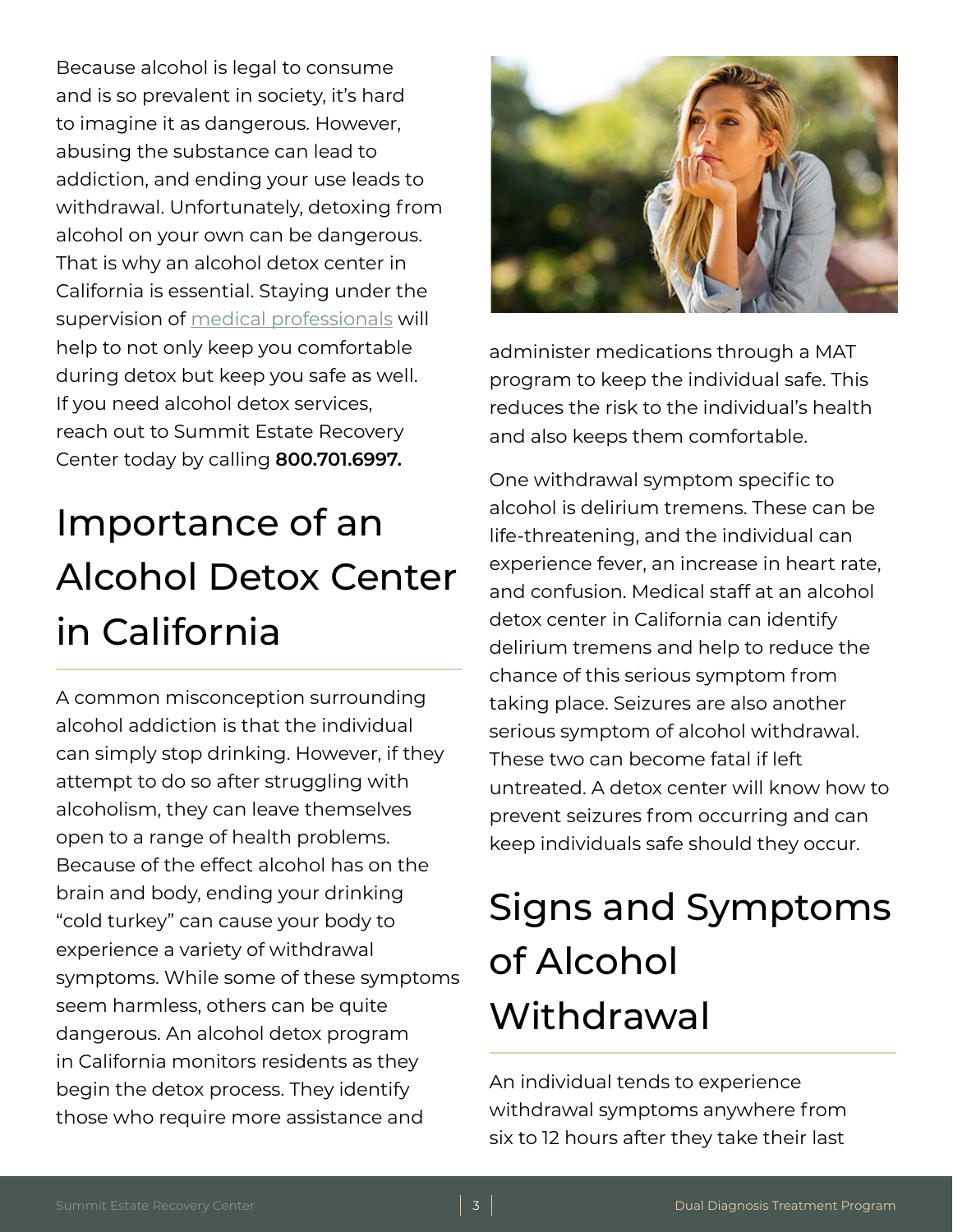<span id="page-3-0"></span>drink. The severity of withdrawal they experience will depend on how long their addiction has occurred and the amount of alcohol they tend to consume.

Alcohol withdrawal symptoms tend to include:

- Anxiety
- Nausea
- Tremors in hands
- Sweating
- Insomnia
- Vomiting

For some people, after 24 hours of their last drink, they may experience hallucinations that vary from visual, tactile, or auditory. Seizures might also occur after 24 hours of the last drink.

## Do I Need Alcohol Detox Services?

Many people wonder where the line is between drinking for fun and alcohol addiction. Unfortunately, because alcohol is so common in our society, that line may appear somewhat blurred in the best of circumstances. However, medical experts look for 11 distinct signs that a person is battling an addiction. You do not have to have all of the signs to have an [addiction](https://www.summitestate.com/northern-california-substance-abuse-treatment-center/alcohol-addiction-treatment-program-ca/)  [to alcohol.](https://www.summitestate.com/northern-california-substance-abuse-treatment-center/alcohol-addiction-treatment-program-ca/) In fact, medical experts suggest that just having two or three of the symptoms could indicate that you're battling addiction. In such cases, it's vital to reach out to an alcohol detox center to get treatment before the condition gets

worse. The signs of addiction may include:

- Drinking more or for longer periods of time than you originally meant to.
- Wanting to cut down on your drinking or stop drinking entirely, but being unable to do so.
- Spending excessive amounts of time obtaining alcohol, drinking, or recovering from drinking.
- Having cravings for alcohol
- Being unable to manage your responsibilities at home, work, or school due to your drinking
- Continuing to drink even though it causes problems in your relationships
- Quitting important professional, recreational, or social activities to drink
- Continuing to drink alcohol even though it puts you in danger
- Continuing to drink though it causes or worsens physical or psychological conditions
- Developing a tolerance, meaning that you need more alcohol to get the same effect
- Developing withdrawal symptoms when you don't drink

If you see the signs of addiction in your life, it's time to reach out for alcohol detox services. Doing so can significantly improve your health and may be able to prevent long-term health effects.



Click to watch video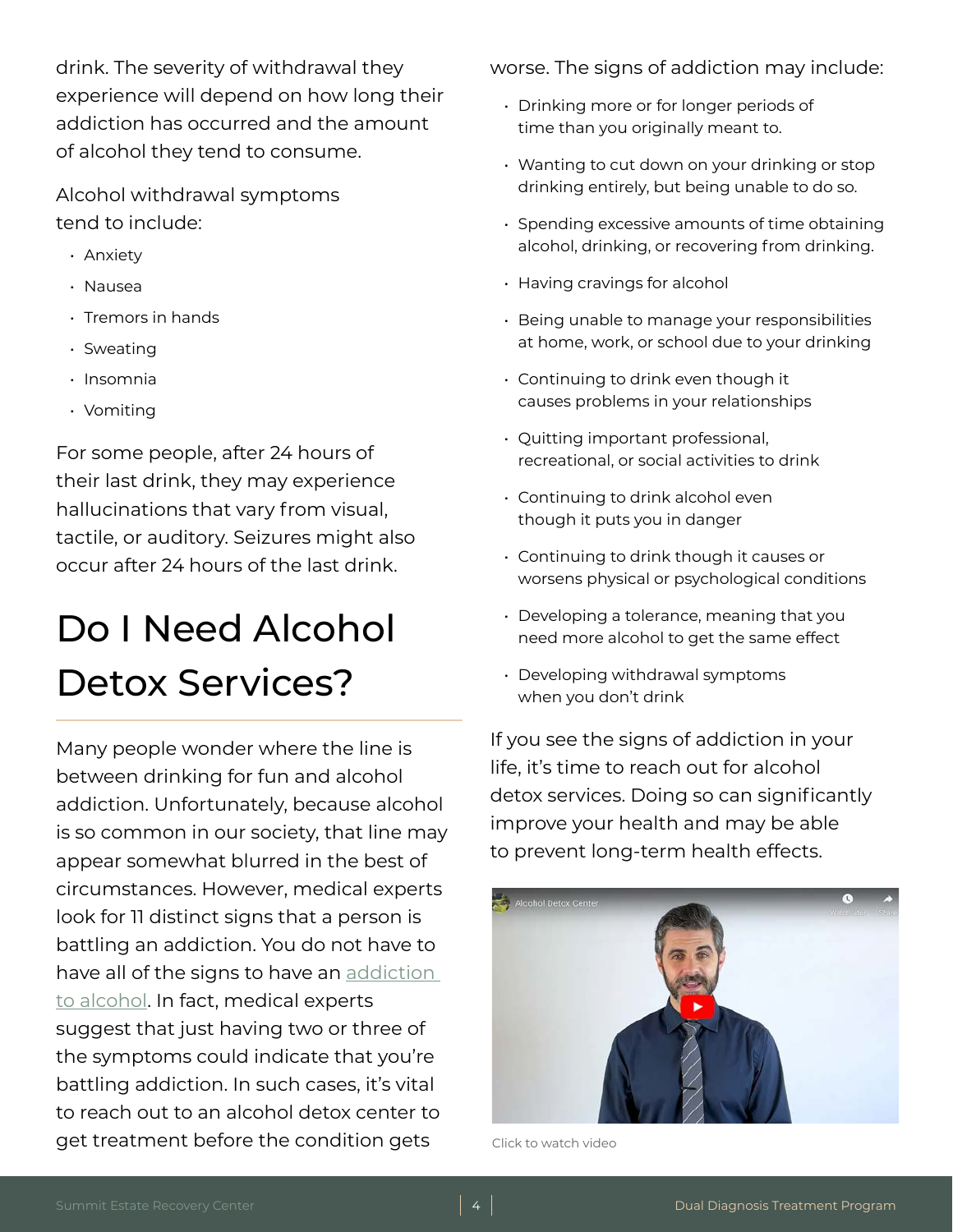## <span id="page-4-0"></span>Dual Diagnosis Services During Alcohol Detox

In some cases, an addiction links to a person's mental health condition. In some cases, a person may begin drinking to cope with a mental illness such as depression or anxiety. Alternatively, a person might start drinking for recreation or as a social function. However, as they continue to drink, they begin developing mental health problems.

Both situations are more common than many people expect. Sadly, many people do not feel that they have the tools to cope with their mental health condition without alcohol. They may think that if they stop drinking, the symptoms of their mental health condition will return, and they won't know how to deal with them. Fortunately, with assistance from a dual diagnosis treatment program, this fear doesn't have to become a reality.

[Dual diagnosis treatment](https://www.summitestate.com/northern-california-drug-and-alcohol-rehab-programs/dual-diagnosis-treatment-program-ca/) addresses both the mental health condition and addiction simultaneously. This treatment gives patients the tools to cope with their mental health symptoms, allowing them to stay sober for longer periods of time. However, at the same time, they learn how to avoid relapsing after detox.

Unfortunately, without dual diagnosis treatment, many people only get help for one condition. As a result, a person who only seeks alcohol detox services doesn't have the tools to cope with their mental health. Without these tools, the person may quickly return to drinking to cope. Conversely, if the person only gets treatment for the mental health condition, their addiction could cause other mental health problems.

At Summit Estate Recovery Center, we offer a wide array of dual diagnosis treatment options, including:

- [Anxiety treatment](https://www.summitestate.com/northern-california-drug-and-alcohol-rehab-programs/dual-diagnosis-treatment-program-ca/anxiety-treatment-program-ca/)
- [Depression treatment](https://www.summitestate.com/northern-california-drug-and-alcohol-rehab-programs/dual-diagnosis-treatment-program-ca/depression-treatment-program-ca/)
- Bipolar disorder treatment
- PTSD treatment

"I feel that Summit Estate gave me not only the skills, knowledge and ability to stay sober, but more importantly, the program taught me how to love and respect myself again. Maybe more importantly, they helped me to understand how key self-esteem and selfworth are to seeing myself as someone who deserves to be sober. Summit Estate gave me far more than just 60 days of drug and alcohol treatment– they gave me the happy, successful future I have in front of me."

-S.D.